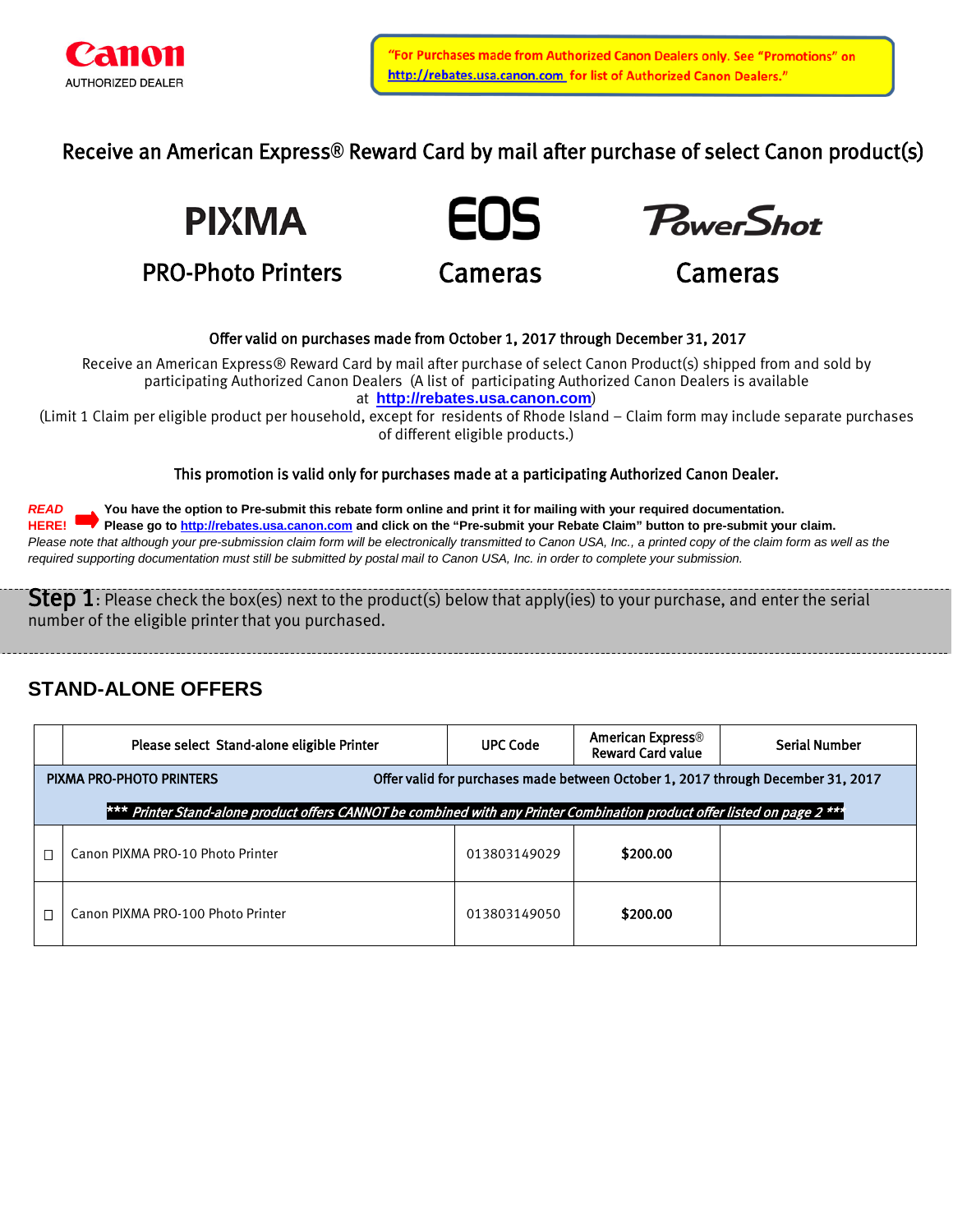# **COMBINATION OFFERS**

# *\*\*\* Printer combination product offers CANNOT be combined with any Printer Stand-alone offer listed on page 1 \*\*\**

|   | Please select eligible Printer<br>PRINTER CAMERA AND PAPER COMBINATIONS                                                            | Please select eligible Camera and/or Paper<br>Offer valid for purchases made between October 1, 2017 through December 31, 2017                                                                                                                                                                                                                                                                                                                                                                                                                                                                                                                                                                                                                      | American<br><b>Express®</b><br><b>Reward Card</b><br>value | Serial Number<br>of Printer |
|---|------------------------------------------------------------------------------------------------------------------------------------|-----------------------------------------------------------------------------------------------------------------------------------------------------------------------------------------------------------------------------------------------------------------------------------------------------------------------------------------------------------------------------------------------------------------------------------------------------------------------------------------------------------------------------------------------------------------------------------------------------------------------------------------------------------------------------------------------------------------------------------------------------|------------------------------------------------------------|-----------------------------|
| □ | <b>Select your Photo Printer:</b><br>□ Canon PIXMA PRO-10 Printer<br>013803149029<br>□ Canon PIXMA PRO-100 Printer<br>013803149050 | Canon PIXMA PRO-10 or PRO-100 Printer purchased with an<br>eligible Canon Camera and Canon Photo Paper listed here.<br>Select your camera:<br><b>□ EOS 5DS R □ EOS 5DS □ EOS 1DX Mark II</b><br>□ EOS 5D MK IV □ EOS 5D MK III □ EOS 6D MK II □ EOS 6D<br><b>DEOS 7D MK II DEOS 80D DEOS 70D DEOS 77D DEOS</b><br>Rebel T7i □ EOS Rebel T6 □ EOS Rebel SL2 □ □ EOS Rebel<br>T6s □ EOS Rebel T6i □ EOS Rebel T5i □ EOS M5 □ EOS M6<br>□ EOS M3 □ EOS M10 □ PowerShot G1 X MK II<br>□ PowerShot G9X MKII □ PowerShot G7 X MK II<br>□ PowerShot G3 X □ PowerShot G5 X □ PowerShot G9 X<br>Select your Photo Paper:<br>□ Canon Photo Paper Semi-Gloss (SG-201) 13"x19" 50<br><b>Sheets</b><br>□ Canon Photo Paper Pro-Luster (LU-101) 13"x19" 50 Sheets | \$350.00                                                   |                             |
| □ | <b>Select your Photo Printer:</b><br>□ Canon PIXMA PRO-10 Printer<br>013803149029<br>□ Canon PIXMA PRO-100 Printer<br>013803149050 | Canon PIXMA PRO-10 or PRO-100 Printer purchased with an<br>eligible Canon Camera listed here.<br><b>Select your Camera:</b><br>□ EOS 5DS R □ EOS 5DS □ EOS 1DX Mark II<br>□ EOS 5D MK IV □ EOS 5D MK III □ EOS 6D MK II □ EOS 6D<br>□ EOS 7D MK II □ EOS 80D □ EOS 70D □ EOS 77D □ EOS<br>Rebel T7i □ EOS Rebel SL2 □ EOS Rebel T6 □ EOS Rebel<br>T6s □ EOS Rebel T6i □ EOS Rebel T5i □ EOS M5 □ EOS M6<br>□ EOS M3 □ EOS M10 □ PowerShot G1 X MK II<br>□ PowerShot G9X MKII □ PowerShot G7 X MK II<br>□ PowerShot G3 X □ PowerShot G5 X □ PowerShot G9 X                                                                                                                                                                                           | \$300.00                                                   |                             |
| □ | <b>Select your Photo Printer:</b><br>□ Canon PIXMA PRO-10 Printer<br>013803149029<br>□ Canon PIXMA PRO-100 Printer<br>013803149050 | Canon PIXMA PRO-10 or PRO-100 Printer purchased with an<br>eligible Canon Photo Paper listed here.<br><b>Select your Photo Paper:</b><br>□ Canon Photo Paper Semi-Gloss (SG-201) 13"x19" 50<br><b>Sheets</b><br>□ Canon Photo Paper Pro-Luster (LU-101) 13"x19" 50 Sheets                                                                                                                                                                                                                                                                                                                                                                                                                                                                           | \$250.00                                                   |                             |

Step 2: Cut out the 12-Digit UPC Barcode from the box(es) of the eligible Canon printer(s) and, if applicable, camera(s) that you purchased.